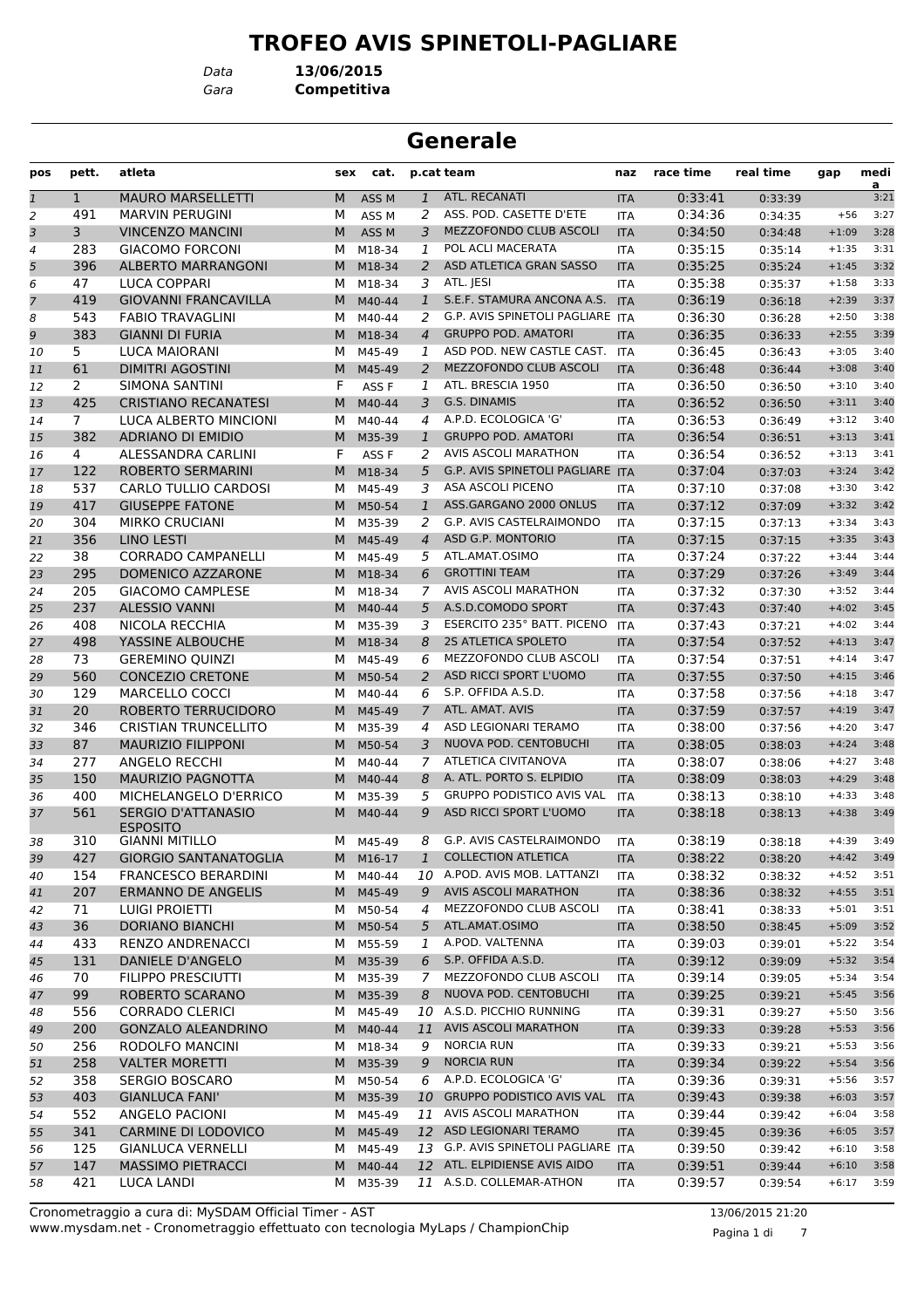| pos | pett. | atleta                        | sex | cat.             |                | p.cat team                          | naz        | race time | real time | gap     | medi<br>a |
|-----|-------|-------------------------------|-----|------------------|----------------|-------------------------------------|------------|-----------|-----------|---------|-----------|
| 59  | 497   | <b>GIOVANNI D'AMICO</b>       | M   | M55-59           | 2              | G.P. LUCREZIA                       | <b>ITA</b> | 0:40:04   | 0:40:00   | $+6:24$ | 3:59      |
| 60  | 334   | FELICIANO DI FALCO            | м   | M40-44           |                | 13 A.S.D. RUNNERS TORDINO           | <b>ITA</b> | 0:40:05   | 0:40:01   | $+6:25$ | 4:00      |
| 61  | 175   | <b>VALTER LAURENZI</b>        | M   | M45-49           |                | 14 A.POD. VALTENNA                  | <b>ITA</b> | 0:40:06   | 0:40:04   | $+6:26$ | 4:00      |
| 62  | 226   | <b>ATTILIO SACRIPANTI</b>     | м   | M40-44           |                | 14 AVIS ASCOLI MARATHON             | <b>ITA</b> | 0:40:13   | 0:40:11   | $+6:33$ | 4:01      |
| 63  | 6     | <b>ILARIA MANCINI</b>         | F   | ASS <sub>F</sub> | 3              | <b>AVIS ASCOLI MARATHON</b>         | <b>ITA</b> | 0:40:19   | 0:40:15   | $+6:39$ | 4:01      |
| 64  | 317   | <b>ALBERTO GENTILI</b>        | М   | M50-54           | 7              | ATLETICA AVIS SARNANO               | <b>ITA</b> | 0:40:21   | 0:40:16   | $+6:41$ | 4:01      |
| 65  | 159   | <b>FERDINANDO FLAMINI</b>     | M   | M18-34           |                | 10 A.POD. AVIS MOB. LATTANZI        | <b>ITA</b> | 0:40:22   | 0:40:15   | $+6:42$ | 4:01      |
| 66  | 370   | PASQUALINO LO STERZO          | м   | M35-39           |                | 12 ASD RICCI SPORT L'UOMO           | <b>ITA</b> | 0:40:38   | 0:40:33   | $+6:58$ | 4:03      |
| 67  | 385   | NORMANNO DI GENNARO           | M   | M65-69           | $\mathbf{1}$   | <b>GRUPPO POD. AMATORI</b>          | <b>ITA</b> | 0:40:43   | 0:40:41   | $+7:02$ | 4:04      |
| 68  | 235   | <b>ANTONIO MANCINI</b>        | м   | M50-54           | 8              | A.S.D.COMODO SPORT                  | <b>ITA</b> | 0:40:43   | 0:40:33   | $+7:02$ | 4:03      |
| 69  | 384   | <b>EMILIANO DI GENNARO</b>    | M   | M18-34           | 11             | <b>GRUPPO POD. AMATORI</b>          | <b>ITA</b> | 0:40:43   | 0:40:41   | $+7:03$ | 4:04      |
| 70  | 56    | ANGELO ESPOSTO                | м   | M55-59           | 3              | ASA ASCOLI PICENO                   | <b>ITA</b> | 0:40:44   | 0:40:30   | $+7:03$ | 4:02      |
| 71  | 223   | <b>MARCO MELOZZI</b>          | M   | M45-49           | 15             | <b>AVIS ASCOLI MARATHON</b>         | <b>ITA</b> | 0:40:46   | 0:40:42   | $+7:06$ | 4:04      |
| 72  | 186   | <b>GIUSEPPE DONATELLI</b>     | м   | M40-44           | 15             | POD. MORETTI CORVA                  | <b>ITA</b> | 0:40:50   | 0:40:38   | $+7:10$ | 4:03      |
| 73  | 88    | <b>FEDERICO FLAMINI</b>       | M   | M18-34           |                | 12 NUOVA POD. CENTOBUCHI            | <b>ITA</b> | 0:40:52   | 0:40:49   | $+7:12$ | 4:04      |
| 74  | 64    | DANIELE FILIPPO D'ERCOLI      | м   | M45-49           | 16             | MEZZOFONDO CLUB ASCOLI              | <b>ITA</b> | 0:40:53   | 0:40:50   | $+7:13$ | 4:04      |
| 75  | 133   | <b>WALTER GRILLI</b>          | M   | M18-34           | 13             | S.P. OFFIDA A.S.D.                  | <b>ITA</b> | 0:40:55   | 0:40:48   | $+7:15$ | 4:04      |
| 76  | 413   | <b>GIANCARLO CORRADETTI</b>   | м   | M50-54           | 9              | UISP ASCOLI PICENO                  | <b>ITA</b> | 0:40:56   | 0:40:43   | $+7:16$ | 4:04      |
| 77  | 111   | <b>GIAMPIERO DI BUO'</b>      | M   | M40-44           | 16             | G.P. AVIS SPINETOLI PAGLIARE ITA    |            | 0:40:57   | 0:40:47   | $+7:17$ | 4:04      |
| 78  | 538   | MICHELE OREFICE               | м   | M50-54           |                | 10 ATL. AVIS S.BENEDETTO DEL        | <b>ITA</b> | 0:41:01   | 0:40:55   | $+7:21$ | 4:05      |
| 79  | 415   | <b>MARIO DE DOMINICIS</b>     | M   | M45-49           | 17             | <b>RUNCARD</b>                      | <b>ITA</b> | 0:41:03   | 0:40:58   | $+7:23$ | 4:05      |
| 80  | 546   | <b>ANDREA CARICILLI</b>       | м   | M45-49           | 18             | <b>MARA' AVIS MARATHON</b>          | <b>ITA</b> | 0:41:04   | 0:40:56   | $+7:23$ | 4:05      |
| 81  | 404   | PIERANGELO ROSATI             | M   | M18-34           | 14             | <b>GRUPPO PODISTICO AVIS VAL</b>    | <b>ITA</b> | 0:41:05   | 0:41:03   | $+7:25$ | 4:06      |
| 82  | 553   | MAURIZIO PALLOTTA             | м   | M50-54           | 11             | AVIS ASCOLI MARATHON                | <b>ITA</b> | 0:41:12   | 0:41:07   | $+7:31$ | 4:06      |
| 83  | 80    | ROLANDO PIERANTOZZI           | M   | M45-49           | 19             | ATL. AVIS S.BENEDETTO DEL           | <b>ITA</b> | 0:41:13   | 0:41:08   | $+7:32$ | 4:06      |
| 84  | 72    | <b>IVAN PROSPERI</b>          | м   | M18-34           |                | 15 MEZZOFONDO CLUB ASCOLI           | <b>ITA</b> | 0:41:16   | 0:41:10   | $+7:36$ | 4:06      |
| 85  | 349   | <b>REMO CHIAVATTI</b>         | M   | M60-64           | $\mathbf{1}$   | ASD G.P. MONTORIO                   | <b>ITA</b> | 0:41:22   | 0:41:20   | $+7:41$ | 4:07      |
| 86  | 130   | STEFANO COSTANTINI            | М   | M50-54           |                | 12 S.P. OFFIDA A.S.D.               | <b>ITA</b> | 0:41:27   | 0:41:20   | $+7:47$ | 4:07      |
| 87  | 303   | <b>MAURO CRUCIANELLI</b>      | M   | M50-54           | 13             | G.P. AVIS CASTELRAIMONDO            | <b>ITA</b> | 0:41:31   | 0:41:16   | $+7:50$ | 4:07      |
| 88  | 9     | <b>RANIERO TOSTI</b>          | м   | M45-49           |                | 20 RUNCARD                          | <b>ITA</b> | 0:41:33   | 0:41:30   | $+7:53$ | 4:08      |
| 89  | 31    | NICOLA ORAZI                  | M   | M18-34           | 16             | NUOVA PODISTICA LORETO              | <b>ITA</b> | 0:41:34   | 0:41:30   | $+7:53$ | 4:08      |
| 90  | 123   | <b>GIANLUCA TRAVAGLINI</b>    | м   | M40-44           |                | 17 G.P. AVIS SPINETOLI PAGLIARE ITA |            | 0:41:35   | 0:41:30   | $+7:54$ | 4:09      |
| 91  | 55    | ANGELO COLONNELLA             | M   | M45-49           | 21             | <b>ASA ASCOLI PICENO</b>            | <b>ITA</b> | 0:41:36   | 0:41:26   | $+7:55$ | 4:08      |
| 92  | 379   | ANGELO DEI GIUDICI            | м   | M60-64           | 2              | <b>GRUPPO POD. AMATORI</b>          | <b>ITA</b> | 0:41:36   | 0:41:26   | $+7:56$ | 4:08      |
| 93  | 289   | <b>FABIANO MICUCCI</b>        | M   | M55-59           | $\overline{4}$ | ATL. POTENZA PICENA                 | <b>ITA</b> | 0:41:37   | 0:41:32   | $+7:57$ | 4:09      |
| 94  | 342   | <b>CARLO FRANCHI</b>          | м   | M40-44           | 18             | ASD LEGIONARI TERAMO                | <b>ITA</b> | 0:41:38   | 0:41:28   | $+7:58$ | 4:08      |
| 95  | 547   | <b>KATIA DE ANGELIS</b>       | F   | F45-49           | $\mathbf{1}$   | <b>MARA' AVIS MARATHON</b>          | <b>ITA</b> | 0:41:38   | 0:41:37   | $+7:58$ | 4:09      |
| 96  | 15    | DANIELE MAZZIERI              | м   | M35-39           | 13             | ATL. AMAT. AVIS                     | <b>ITA</b> | 0:41:39   | 0:41:35   | $+7:59$ | 4:09      |
| 97  | 340   | CHRISTIAN DI ALTOBRANDO       | M   | M35-39           | 14             | <b>ASD LEGIONARI TERAMO</b>         | <b>ITA</b> | 0:41:39   | 0:41:30   | $+7:59$ | 4:08      |
| 98  | 173   | <b>GIULIANO BARCHIESI</b>     |     | M M60-64         | 3              | A.POD. VALTENNA                     | ITA        | 0:41:45   | 0:41:41   | $+8:04$ | 4:10      |
| 99  | 544   | <b>FEDERICO ACCIARRI</b>      |     | M M35-39         | 15             | <b>MARA' AVIS MARATHON</b>          | <b>ITA</b> | 0:41:50   | 0:41:45   | $+8:10$ | 4:10      |
| 100 | 160   | <b>VITTORIO FRANCA</b>        |     | M M50-54         |                | 14 A.POD. AVIS MOB. LATTANZI        | <b>ITA</b> | 0:41:54   | 0:41:41   | $+8:14$ | 4:10      |
| 101 | 545   | <b>BENEDETTO BERNARDINI</b>   |     | M M45-49         |                | 22 MARA' AVIS MARATHON              | <b>ITA</b> | 0:42:01   | 0:41:56   | $+8:21$ | 4:11      |
| 102 | 499   | ROBERTO SANTIANO              | м   | M45-49           |                | 23 MARA' AVIS MARATHON              | <b>ITA</b> | 0:42:03   | 0:41:58   | $+8:23$ | 4:11      |
| 103 | 267   | ALFREDO ANDREOZZI             |     | M M50-54         |                | 15 ATLETICA CIVITANOVA              | <b>ITA</b> | 0:42:03   | 0:41:53   | $+8:23$ | 4:11      |
| 104 | 62    | <b>ORFEO ANNUNZI</b>          |     | M M18-34         |                | 17 MEZZOFONDO CLUB ASCOLI           | ITA        | 0:42:06   | 0:41:58   | $+8:26$ | 4:11      |
| 105 | 76    | <b>GINO CAPRETTI</b>          |     | M M50-54         |                | 16 ATL. AVIS S.BENEDETTO DEL        | <b>ITA</b> | 0:42:09   | 0:42:07   | $+8:29$ | 4:12      |
| 106 | 14    | <b>BRUNO ISOLANI</b>          | м   | M55-59           | 5              | ATL. AMAT. AVIS                     | ITA        | 0:42:15   | 0:42:09   | $+8:34$ | 4:12      |
| 107 | 322   | ANGELO LA RICCIA              |     | M M35-39         | 16             | POLISPORTIVA                        | <b>ITA</b> | 0:42:15   | 0:42:12   | $+8:35$ | 4:13      |
| 108 | 414   | MICHELE D'ALOI                | м   | M18-34           |                | 18 SACEN CORRIDONIA                 | <b>ITA</b> | 0:42:16   | 0:42:08   | $+8:36$ | 4:12      |
| 109 | 92    | PIETRO FILIPPO GRAZIANO       |     | M M40-44         |                | 19 NUOVA POD. CENTOBUCHI            | <b>ITA</b> | 0:42:16   | 0:42:13   | $+8:36$ | 4:13      |
| 110 | 345   | ANGELO RIDOLFI                |     | M M50-54         |                | 17 ASD LEGIONARI TERAMO             | ITA        | 0:42:17   | 0:42:06   | $+8:36$ | 4:12      |
| 111 | 39    | <b>FRANCESCA CAPOBELLI</b>    | F.  | F45-49           | 2              | ATL.AMAT.OSIMO                      | <b>ITA</b> | 0:42:18   | 0:42:14   | $+8:37$ | 4:13      |
| 112 | 550   | <b>GIUSEPPE CAROSI</b>        | м   | M50-54           |                | 18 AVIS ASCOLI MARATHON             | <b>ITA</b> | 0:42:21   | 0:42:21   | $+8:41$ | 4:14      |
| 113 | 364   | <b>EMILIANO CANDELORO</b>     |     | M M40-44         |                | 20 ASD RICCI SPORT L'UOMO           | <b>ITA</b> | 0:42:21   | 0:42:16   | $+8:41$ | 4:13      |
| 114 | 65    | <b>ISABELLA DI LORENZO</b>    | F   | F18-34           | 1              | MEZZOFONDO CLUB ASCOLI              | <b>ITA</b> | 0:42:23   | 0:42:17   | $+8:42$ | 4:13      |
| 115 | 265   | <b>NOEMI MOGLIANI</b>         | F   | F40-44           | $\mathbf{1}$   | ATL. RECANATI                       | <b>ITA</b> | 0:42:23   | 0:42:23   | $+8:43$ | 4:14      |
| 116 | 90    | LUIGI GAETANI                 |     | M M50-54         | 19             | NUOVA POD. CENTOBUCHI               | ITA        | 0:42:31   | 0:42:21   | $+8:50$ | 4:14      |
| 117 | 366   | PASQUALE COCOMAZZI            | M   | M45-49           | 24             | ASD RICCI SPORT L'UOMO              | <b>ITA</b> | 0:42:31   | 0:42:24   | $+8:51$ | 4:14      |
| 118 | 193   | <b>ALFONSO ZOPPO</b>          | м   | M50-54           | 20             | POD. MORETTI CORVA                  | ITA        | 0:42:32   | 0:42:26   | $+8:52$ | 4:14      |
|     |       | MARTELLINI                    |     |                  |                |                                     |            |           |           |         |           |
| 119 | 13    | <b>MARCO GRILLI CICILIONI</b> |     | M M45-49         |                | 25 ATL. AMAT. AVIS                  | <b>ITA</b> | 0:42:35   | 0:42:30   | $+8:55$ | 4:14      |
| 120 | 141   | <b>EDMIR GJYSHA</b>           | M   | M35-39           | 17             | <b>MARA' AVIS MARATHON</b>          | <b>ITA</b> | 0:42:35   | 0:42:09   | $+8:55$ | 4:12      |
| 121 | 137   | DOMENICO TANZI                | M   | M40-44           |                | 21 S.P. OFFIDA A.S.D.               | <b>ITA</b> | 0:42:39   | 0:42:28   | $+8:59$ | 4:14      |

Pagina 2 di 7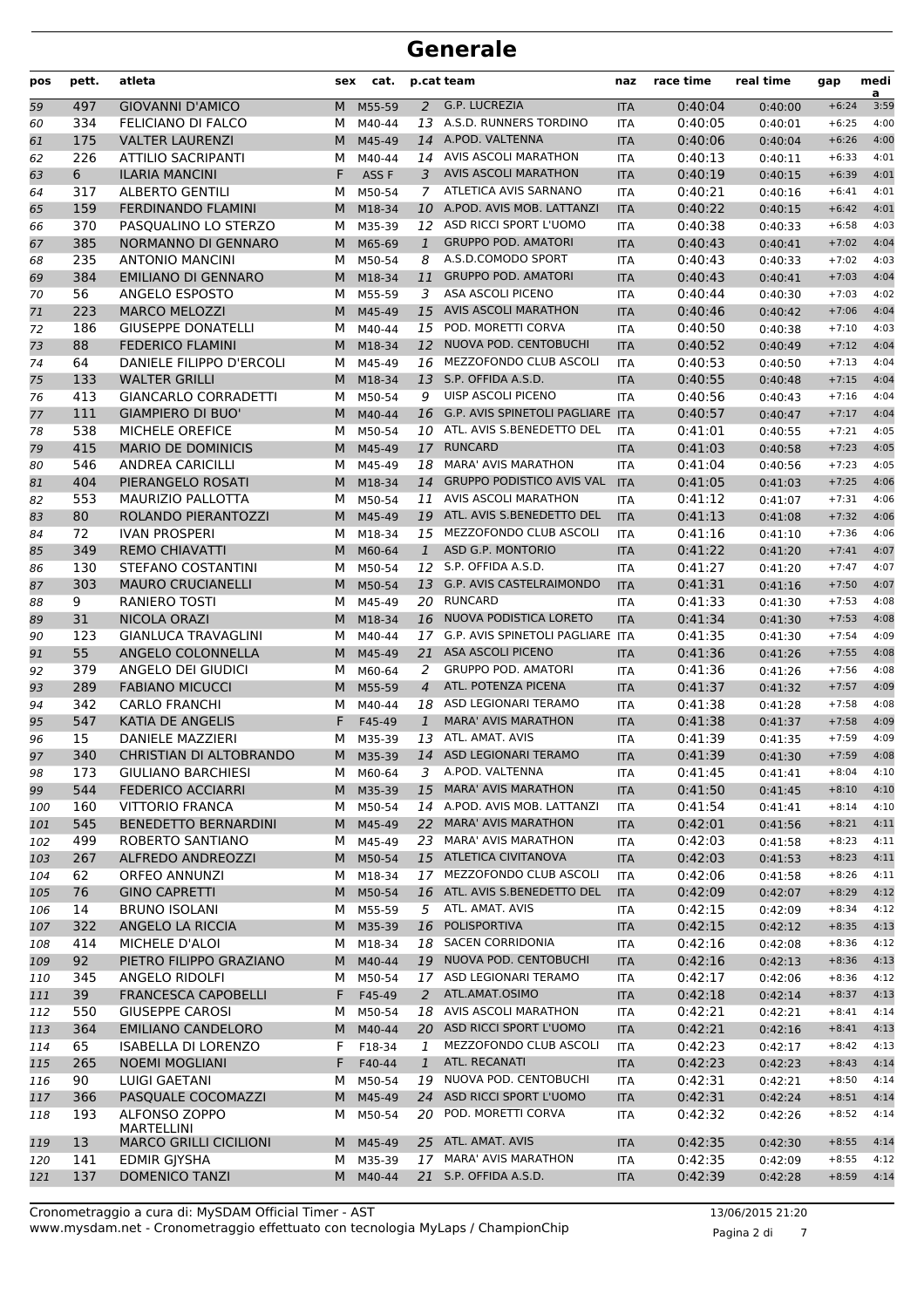| pos | pett. | atleta                     | sex | cat.     |                | p.cat team                              | naz        | race time | real time | gap      | medi<br>a |
|-----|-------|----------------------------|-----|----------|----------------|-----------------------------------------|------------|-----------|-----------|----------|-----------|
| 122 | 313   | ALESSANDRO SANTONICI       | M   | M50-54   |                | 21 G.P. AVIS CASTELRAIMONDO             | <b>ITA</b> | 0:42:40   | 0:42:30   | $+9:00$  | 4:14      |
| 123 | 199   | RICCARDO TRAVAGLINI        | м   | M45-49   |                | 26 A.S.D. F.C. PORTO 85                 | ITA        | 0:42:42   | 0:41:56   | $+9:02$  | 4:11      |
| 124 | 335   | PIETRO DI GREGORIO         | M   | M55-59   | 6              | A.S.D. RUNNERS TORDINO                  | <b>ITA</b> | 0:42:43   | 0:42:24   | $+9:03$  | 4:14      |
| 125 | 45    | <b>SERGIO STRAPPATO</b>    | м   | M50-54   | 22             | ATL.AMAT.OSIMO                          | <b>ITA</b> | 0:42:50   | 0:42:44   | $+9:09$  | 4:16      |
| 126 | 260   | PIERLUIGI DEBANI           | M   | M45-49   | 27             | C.U.S. CAMERINO A.S.D.                  | <b>ITA</b> | 0:42:50   | 0:42:34   | $+9:10$  | 4:15      |
| 127 | 395   | <b>ALFIO SCUDERI</b>       | м   | M45-49   | 28.            | <b>GRUPPO POD. AMATORI</b>              | ITA        | 0:42:56   | 0:42:33   | $+9:16$  | 4:15      |
| 128 | 78    | <b>RITA MASCITTI</b>       | F   | F45-49   | 3              | ATL. AVIS S.BENEDETTO DEL               | <b>ITA</b> | 0:42:59   | 0:42:55   | $+9:18$  | 4:17      |
| 129 | 274   | DOMENICO MAIO              | м   | M40-44   |                | 22 ATLETICA CIVITANOVA                  | ITA        | 0:43:01   | 0:42:47   | $+9:21$  | 4:16      |
| 130 | 496   | <b>DANIELE SANPAOLESI</b>  | M   | M55-59   | $\overline{7}$ | ATL, AMAT, AVIS                         | <b>ITA</b> | 0:43:03   | 0:42:59   | $+9:23$  | 4:17      |
| 131 | 66    | <b>DANIELE FIORAVANTI</b>  | м   | M35-39   | 18             | MEZZOFONDO CLUB ASCOLI                  | <b>ITA</b> | 0:43:05   | 0:42:58   | $+9:25$  | 4:17      |
| 132 | 380   | <b>CLAUDIO DEI GIUDICI</b> | M   | M55-59   | 8              | <b>GRUPPO POD. AMATORI</b>              | <b>ITA</b> | 0:43:07   | 0:42:55   | $+9:27$  | 4:17      |
| 133 | 63    | <b>FRANCO BATTISTI</b>     | м   | M50-54   | 23             | MEZZOFONDO CLUB ASCOLI                  | <b>ITA</b> | 0:43:17   | 0:43:09   | $+9:37$  | 4:18      |
| 134 | 105   | <b>ANTONIO CAMPANELLA</b>  | M   | M45-49   | 29             | G.P. AVIS SPINETOLI PAGLIARE ITA        |            | 0:43:19   | 0:43:03   | $+9:39$  | 4:18      |
| 135 | 410   | NICOLA TRIMARCO            | м   | M18-34   |                | 19 ESERCITO 235° BATT. PICENO           | ITA        | 0:43:22   | 0:43:01   | $+9:42$  | 4:18      |
| 136 | 140   | <b>LUIGI ALBANESI</b>      | M   | M35-39   | 19             | <b>MARA' AVIS MARATHON</b>              | <b>ITA</b> | 0:43:22   | 0:42:59   | $+9:42$  | 4:17      |
| 137 | 40    | <b>MARILENA CESARINI</b>   | F   | F40-44   | 2              | ATL.AMAT.OSIMO                          | <b>ITA</b> | 0:43:25   | 0:43:22   | $+9:45$  | 4:20      |
| 138 | 309   | <b>LUCA MELCHIORRI</b>     | M   | M50-54   | 24             | <b>G.P. AVIS CASTELRAIMONDO</b>         | <b>ITA</b> | 0:43:27   | 0:43:11   | $+9:47$  | 4:19      |
| 139 | 250   | <b>ADRIANO PUGLIA</b>      | м   | M50-54   |                | 25 A. S. D. RUNNING TEAM D'LU           | <b>ITA</b> | 0:43:27   | 0:42:54   | $+9:47$  | 4:17      |
| 140 | 202   | <b>CARLO BERNARDINI</b>    | M   | M18-34   |                | 20 AVIS ASCOLI MARATHON                 | <b>ITA</b> | 0:43:46   | 0:43:39   | $+10:06$ | 4:21      |
| 141 | 8     | <b>MATTEO LATTANZIO</b>    | м   | M50-54   |                | 26 G.P. AVIS SPINETOLI PAGLIARE ITA     |            | 0:43:46   | 0:43:31   | $+10:06$ | 4:21      |
| 142 | 89    | <b>SECONDO GABRIELLI</b>   | M   | M45-49   | 30             | NUOVA POD. CENTOBUCHI                   | <b>ITA</b> | 0:43:49   | 0:43:31   | $+10:09$ | 4:21      |
| 143 | 75    | <b>STEFANO BRANDIMARTE</b> | м   | M18-34   | 21             | ATL. AVIS S.BENEDETTO DEL               | <b>ITA</b> | 0:43:53   | 0:43:47   | $+10:12$ | 4:22      |
| 144 | 213   | <b>MARIA RITA FALGIANI</b> | F   | F50-54   | $\mathbf{1}$   | <b>AVIS ASCOLI MARATHON</b>             | <b>ITA</b> | 0:43:53   | 0:43:50   | $+10:13$ | 4:22      |
| 145 | 206   | <b>STEFANO CAPRIOTTI</b>   | м   | M55-59   | 9              | AVIS ASCOLI MARATHON                    | <b>ITA</b> | 0:43:54   | 0:43:49   | $+10:13$ | 4:22      |
| 146 | 211   | <b>MARCO DELLA SANTINA</b> | M   | M45-49   | 31             | <b>AVIS ASCOLI MARATHON</b>             | <b>ITA</b> | 0:43:55   | 0:43:33   | $+10:15$ | 4:21      |
| 147 | 143   | <b>GIULIANO SGRILLI</b>    | м   | M60-64   | 4              | <b>MARA' AVIS MARATHON</b>              | ITA        | 0:43:56   | 0:43:40   | $+10:15$ | 4:21      |
| 148 | 387   | <b>CARLO DI PAOLO</b>      | M   | M50-54   | 27             | <b>GRUPPO POD. AMATORI</b>              | <b>ITA</b> | 0:43:56   | 0:43:46   | $+10:15$ | 4:22      |
| 149 | 398   | <b>FRANCESCO BUONO</b>     | м   | M40-44   | 23             | <b>GRUPPO PODISTICO AVIS VAL</b>        | <b>ITA</b> | 0:43:57   | 0:43:50   | $+10:17$ | 4:22      |
| 150 | 22    | ANDREA AMMERATA            | M   | M35-39   | 20             | NUOVA PODISTICA LORETO                  | <b>ITA</b> | 0:44:01   | 0:43:43   | $+10:21$ | 4:22      |
| 151 | 21    | ANDREA VAGNARELLI          | м   | M40-44   |                | 24 ATL. AMAT. AVIS                      | <b>ITA</b> | 0:44:05   | 0:43:44   | $+10:25$ | 4:22      |
| 152 | 558   | <b>ALBERTO MAZZOCCHI</b>   | M   | M55-59   |                | 10 A.S.D. PICCHIO RUNNING               | <b>ITA</b> | 0:44:07   | 0:44:01   | $+10:27$ | 4:24      |
| 153 | 151   | DANILO SPLENDIANI          | м   | M50-54   |                | 28 A. ATL. PORTO S. ELPIDIO             | ITA        | 0:44:09   | 0:43:52   | $+10:29$ | 4:23      |
| 154 | 423   | <b>DANIELE NERI</b>        | M   | M18-34   | 22             | <b>UISP TERAMO</b>                      | <b>ITA</b> | 0:44:12   | 0:44:06   | $+10:32$ | 4:24      |
| 155 | 557   | <b>MARIELE COSTANTINI</b>  | F   | F40-44   | 3              | A.S.D. PICCHIO RUNNING                  | <b>ITA</b> | 0:44:13   | 0:44:08   | $+10:33$ | 4:24      |
| 156 | 79    | <b>ANTONIETTA MERLINI</b>  | F   | F50-54   | 2              | ATL. AVIS S.BENEDETTO DEL               | <b>ITA</b> | 0:44:16   | 0:44:10   | $+10:36$ | 4:24      |
| 157 | 357   | <b>MARIO BOLLINI</b>       | м   | M65-69   | 2              | A.P.D. ECOLOGICA 'G'                    | <b>ITA</b> | 0:44:17   | 0:44:09   | $+10:37$ | 4:24      |
| 158 | 32    | <b>GIUSEPPE PIANESI</b>    | M   | M50-54   | 29             | NUOVA PODISTICA LORETO                  | <b>ITA</b> | 0:44:19   | 0:44:01   | $+10:38$ | 4:24      |
| 159 | 542   | <b>MARCO SEGHETTI</b>      | м   | M18-34   | 23             | G.P. AVIS SPINETOLI PAGLIARE ITA        |            | 0:44:22   | 0:44:14   | $+10:42$ | 4:25      |
| 160 | 126   | <b>MARIANO APICELLA</b>    | M   | M40-44   |                | 25 S.P. OFFIDA A.S.D.                   | <b>ITA</b> | 0:44:22   | 0:44:19   | $+10:42$ | 4:25      |
| 161 | 107   | PIETRO COSENZA             | M   | M18-34   |                | 24 G.P. AVIS SPINETOLI PAGLIARE ITA     |            | 0:44:22   | 0:44:14   | $+10:42$ | 4:25      |
| 162 | 120   | <b>DEBORA SCARAMUCCI</b>   | F.  | F45-49   | $\overline{4}$ | G.P. AVIS SPINETOLI PAGLIARE ITA        |            | 0:44:23   | 0:44:18   | $+10:43$ | 4:25      |
| 163 | 114   | <b>ILIO LIBERI</b>         | M   | M50-54   |                | 30 G.P. AVIS SPINETOLI PAGLIARE ITA     |            | 0:44:24   | 0:44:07   | $+10:44$ | 4:24      |
| 164 | 121   | <b>GIAN FRANCO SCATTU</b>  | M   | M55-59   | 11             | <b>G.P. AVIS SPINETOLI PAGLIARE ITA</b> |            | 0:44:26   | 0:44:23   | $+10:45$ | 4:26      |
| 165 | 28    | ADRIANO MARCOZZI           | м   | M40-44   |                | 26 NUOVA PODISTICA LORETO               | ITA        | 0:44:28   | 0:44:09   | $+10:47$ | 4:24      |
| 166 | 365   | <b>SERGIO CAPECCI</b>      | M   | M55-59   |                | 12 ASD RICCI SPORT L'UOMO               | <b>ITA</b> | 0:44:31   | 0:44:12   | $+10:51$ | 4:25      |
| 167 | 266   | <b>MARCO ADAMI</b>         | м   | M50-54   | 31             | ATLETICA CIVITANOVA                     | ITA        | 0:44:32   | 0:44:19   | $+10:52$ | 4:25      |
| 168 | 333   | DINO DI BARTOLOMEO         |     | M M50-54 |                | 32 A.S.D. RUNNERS TORDINO               | <b>ITA</b> | 0:44:33   | 0:44:03   | $+10:52$ | 4:24      |
| 169 | 194   | <b>GIULIANO FULIMENI</b>   | M   | M65-69   | 3              | G.S. FALERIA P.S.ELPIDIO                | ITA        | 0:44:34   | 0:44:27   | $+10:53$ | 4:26      |
| 170 | 74    | <b>GABRIELE REGNICOLI</b>  | M   | M50-54   | 33             | MEZZOFONDO CLUB ASCOLI                  | <b>ITA</b> | 0:44:36   | 0:44:24   | $+10:55$ | 4:26      |
| 171 | 320   | <b>FRANCO BARBONI</b>      |     | M M50-54 |                | 34 POLISPORTIVA                         | ITA        | 0:44:36   | 0:44:27   | $+10:56$ | 4:26      |
| 172 | 388   | <b>ALFREDO FAGNANI</b>     |     | M M35-39 | 21             | <b>GRUPPO POD. AMATORI</b>              | <b>ITA</b> | 0:44:37   | 0:44:27   | $+10:57$ | 4:26      |
| 173 | 146   | ALFREDO GRASSI             | м   | M50-54   | 35             | <b>BARLETTA SPORTIVA</b>                | ITA        | 0:44:38   | 0:44:32   | $+10:58$ | 4:27      |
| 174 | 500   | ROBERTO SILVESTRI          |     | M M40-44 |                | 27 UISP ASCOLI PICENO                   | <b>ITA</b> | 0:44:41   | 0:44:22   | $+11:01$ | 4:26      |
| 175 | 231   | <b>GIAMPIERO CALABRESE</b> | M   | M40-44   |                | 28 A.S.D.COMODO SPORT                   | ITA        | 0:44:43   | 0:44:33   | $+11:03$ | 4:27      |
| 176 | 50    | <b>TIZIANO LUCIANI</b>     | M   | M18-34   |                | 25 A.S.D. C.S. FILOTTRANO               | <b>ITA</b> | 0:44:43   | 0:44:23   | $+11:03$ | 4:26      |
| 177 | 204   | MICHELE CAMILLETTI         | м   | M18-34   |                | 26 AVIS ASCOLI MARATHON                 | ITA        | 0:44:43   | 0:44:27   | $+11:03$ | 4:26      |
| 178 | 85    | <b>ERNESTO CECCARELLI</b>  | M   | M50-54   |                | 36 NUOVA POD. CENTOBUCHI                | <b>ITA</b> | 0:44:48   | 0:44:29   | $+11:08$ | 4:26      |
| 179 | 162   | <b>FABIO MAZZA</b>         | м   | M45-49   |                | 32 A.POD. AVIS MOB. LATTANZI            | ITA        | 0:44:51   | 0:44:36   | $+11:10$ | 4:27      |
| 180 | 224   | <b>FABIO ORGANTINI</b>     |     | M M18-34 |                | 27 AVIS ASCOLI MARATHON                 | <b>ITA</b> | 0:44:52   | 0:44:32   | $+11:12$ | 4:27      |
| 181 | 251   | STEFANO ALBANESI           |     | M M18-34 |                | 28 A.S.D. PICCHIO RUNNING               | ITA        | 0:44:53   | 0:44:46   | $+11:12$ | 4:28      |
| 182 | 376   | <b>GIANLUCA VALLESE</b>    | M   | M35-39   |                | 22 ASD RICCI SPORT L'UOMO               | <b>ITA</b> | 0:44:53   | 0:44:47   | $+11:13$ | 4:28      |
| 183 | 361   | PASQUALINO ABBADINI        | M   | M45-49   |                | 33 ASD RICCI SPORT L'UOMO               | ITA        | 0:44:55   | 0:44:47   | $+11:14$ | 4:28      |
| 184 | 314   | <b>FABIO SCURIATTI</b>     | M   | M50-54   |                | 37 G.P. AVIS CASTELRAIMONDO             | <b>ITA</b> | 0:44:57   | 0:44:46   | $+11:17$ | 4:28      |
| 185 | 386   | <b>GIANNI DI OTTAVIO</b>   | M   | M45-49   | 34             | <b>GRUPPO POD. AMATORI</b>              | ITA        | 0:45:02   | 0:44:45   | $+11:22$ | 4:28      |

www.mysdam.net - Cronometraggio effettuato con tecnologia MyLaps / ChampionChip Cronometraggio a cura di: MySDAM Official Timer - AST 13/06/2015 21:20

Pagina 3 di 7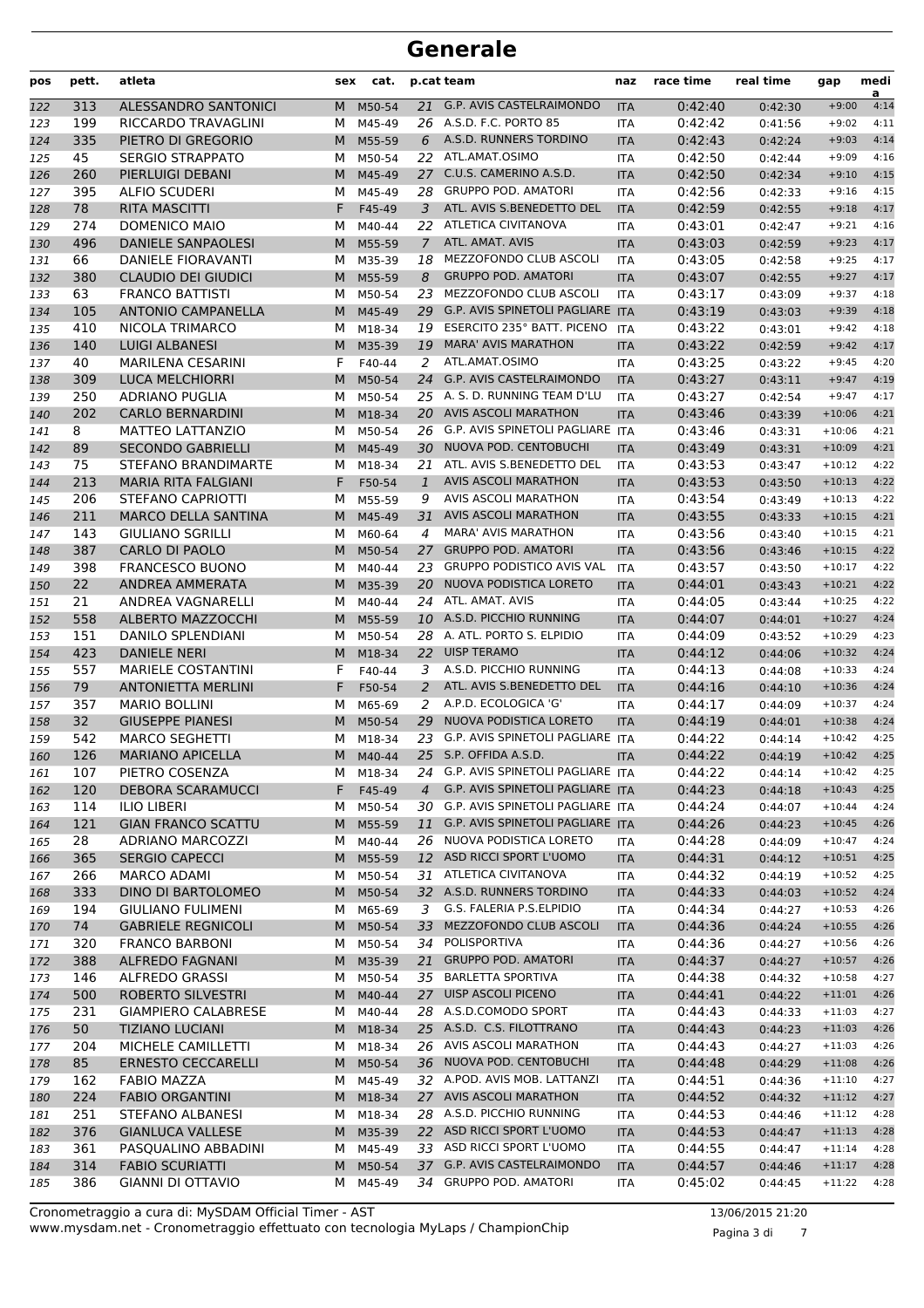| pos | pett. | atleta                         | sex | cat.     |                | p.cat team                              | naz        | race time | real time | gap      | medi<br>a |
|-----|-------|--------------------------------|-----|----------|----------------|-----------------------------------------|------------|-----------|-----------|----------|-----------|
| 186 | 344   | <b>ANNINO PELUSI</b>           | M   | M50-54   |                | 38 ASD LEGIONARI TERAMO                 | <b>ITA</b> | 0:45:02   | 0:44:52   | $+11:22$ | 4:29      |
| 187 | 549   | TONINO TALAMONTI               | м   | M40-44   |                | 29 MARA' AVIS MARATHON                  | <b>ITA</b> | 0:45:07   | 0:44:40   | $+11:27$ | 4:28      |
| 188 | 215   | <b>FRANCESCO FEDELI</b>        | М   | M40-44   |                | 30 AVIS ASCOLI MARATHON                 | <b>ITA</b> | 0:45:10   | 0:45:04   | $+11:30$ | 4:30      |
| 189 | 116   | <b>MASSIMO MORGANTI</b>        | М   | M45-49   |                | 35 G.P. AVIS SPINETOLI PAGLIARE ITA     |            | 0:45:12   | 0:45:07   | $+11:32$ | 4:30      |
| 190 | 401   | LUCA DI SALVATORE              | M   | M35-39   | 23             | <b>GRUPPO PODISTICO AVIS VAL</b>        | <b>ITA</b> | 0:45:19   | 0:45:13   | $+11:38$ | 4:31      |
| 191 | 355   | <b>ENEA LESTI</b>              | м   | M55-59   |                | 13 ASD G.P. MONTORIO                    | <b>ITA</b> | 0:45:23   | 0:44:55   | $+11:43$ | 4:29      |
| 192 | 59    | <b>GIORGIO PANICHI</b>         | M   | M55-59   | 14             | ASA ASCOLI PICENO                       | <b>ITA</b> | 0:45:24   | 0:45:20   | $+11:44$ | 4:31      |
| 193 | 263   | <b>IVANO FORMICONI</b>         | м   | M60-64   | 5.             | ATL. RECANATI                           | ITA        | 0:45:24   | 0:45:07   | $+11:44$ | 4:30      |
| 194 | 30    | <b>MILENA MORBIDONI</b>        | F   | F40-44   | $\overline{4}$ | NUOVA PODISTICA LORETO                  | <b>ITA</b> | 0:45:26   | 0:45:15   | $+11:46$ | 4:31      |
| 195 | 343   | <b>LUCA MANCINI</b>            | М   | M45-49   |                | 36 ASD LEGIONARI TERAMO                 | <b>ITA</b> | 0:45:31   | 0:45:23   | $+11:51$ | 4:32      |
| 196 | 409   | <b>IGOR SCARRONE</b>           | M   | M40-44   | 31             | ESERCITO 235° BATT. PICENO              | <b>ITA</b> | 0:45:32   | 0:45:11   | $+11:52$ | 4:31      |
| 197 | 69    | ROBERTO PEDICELLI              | М   | M45-49   |                | 37 MEZZOFONDO CLUB ASCOLI               | <b>ITA</b> | 0:45:33   | 0:45:21   | $+11:53$ | 4:32      |
| 198 | 164   | MICHELA PANICCIA'              | F   | F40-44   | 5              | A.POD. AVIS MOB. LATTANZI               | <b>ITA</b> | 0:45:36   | 0:45:23   | $+11:55$ | 4:32      |
| 199 | 229   | LUCA ALBERTINI                 | м   | M35-39   |                | 24 A.S.D.COMODO SPORT                   | <b>ITA</b> | 0:45:36   | 0:45:15   | $+11:56$ | 4:31      |
| 200 | 248   | <b>MARCELLO PACCHIOLI</b>      | М   | M50-54   |                | 39 A. S. D. RUNNING TEAM D'LU           | <b>ITA</b> | 0:45:37   | 0:45:17   | $+11:57$ | 4:31      |
| 201 | 177   | <b>MASSIMO SCIBE'</b>          | М   | M50-54   |                | 40 A.POD. VALTENNA                      | <b>ITA</b> | 0:45:39   | 0:45:23   | $+11:58$ | 4:32      |
| 202 | 541   | <b>ANNA PARTEMI</b>            | F   | F45-49   | 5              | NUOVA POD. CENTOBUCHI                   | <b>ITA</b> | 0:45:40   | 0:45:35   | $+12:00$ | 4:33      |
| 203 | 392   | LUCIANO PETRELLA               | м   | M55-59   | 15             | <b>GRUPPO POD. AMATORI</b>              | <b>ITA</b> | 0:45:41   | 0:45:30   | $+12:01$ | 4:32      |
| 204 | 234   | RICCARDO GIANTOMASSI           | M   | M18-34   |                | 29 A.S.D.COMODO SPORT                   | <b>ITA</b> | 0:45:43   | 0:45:22   | $+12:03$ | 4:32      |
| 205 | 86    | PATRIZIO DE CESARI             | м   | M45-49   |                | 38 NUOVA POD. CENTOBUCHI                | <b>ITA</b> | 0:45:45   | 0:45:24   | $+12:05$ | 4:32      |
| 206 | 351   | <b>GABRIELE DI GIANGIACOMO</b> | м   | M50-54   |                | 41 ASD G.P. MONTORIO                    | <b>ITA</b> | 0:45:58   | 0:45:51   | $+12:18$ | 4:35      |
| 207 | 350   | ADELINA DI CARLANTONIO         | F   | F50-54   | 3              | ASD G.P. MONTORIO                       | <b>ITA</b> | 0:45:58   | 0:45:51   | $+12:18$ | 4:35      |
| 208 | 227   | <b>ANDREA SISTI</b>            | M   | M40-44   | 32             | <b>AVIS ASCOLI MARATHON</b>             | <b>ITA</b> | 0:46:00   | 0:45:47   | $+12:20$ | 4:34      |
| 209 | 100   | <b>FABRIZIO VENTIMIGLIA</b>    | М   | M35-39   | 25             | NUOVA POD. CENTOBUCHI                   | <b>ITA</b> | 0:46:05   | 0:45:42   | $+12:24$ | 4:34      |
| 210 | 539   | <b>LUIGI VESPERINI</b>         | M   | M60-64   | 6              | ATL. AVIS S.BENEDETTO DEL               | <b>ITA</b> | 0:46:05   | 0:45:50   | $+12:25$ | 4:34      |
| 211 | 67    | <b>EMIDIO FORMICONE</b>        | М   | M55-59   |                | 16 MEZZOFONDO CLUB ASCOLI               | ITA        | 0:46:06   | 0:45:59   | $+12:26$ | 4:35      |
| 212 | 216   | <b>ANTONIO FIORAVANTI</b>      | М   | M45-49   |                | 39 AVIS ASCOLI MARATHON                 | <b>ITA</b> | 0:46:08   | 0:45:47   | $+12:28$ | 4:34      |
| 213 | 192   | <b>GIOVANNI SAVINI</b>         | М   | M50-54   | 42             | POD. MORETTI CORVA                      | <b>ITA</b> | 0:46:09   | 0:45:42   | $+12:28$ | 4:34      |
| 214 | 406   | <b>RAFFAELE TRAINI</b>         | M   | M45-49   | 40             | <b>GRUPPO PODISTICO AVIS VAL</b>        | <b>ITA</b> | 0:46:11   | 0:46:06   | $+12:31$ | 4:36      |
| 215 | 95    | <b>MARCELLO MAURIZI</b>        | М   | M50-54   | 43             | NUOVA POD. CENTOBUCHI                   | <b>ITA</b> | 0:46:13   | 0:45:55   | $+12:33$ | 4:35      |
| 216 | 97    | MICHELE PACENTE                | M   | M45-49   | 41             | NUOVA POD. CENTOBUCHI                   | <b>ITA</b> | 0:46:18   | 0:45:57   | $+12:38$ | 4:35      |
| 217 | 93    | NICOLINO GRILLI                | м   | M50-54   | 44             | NUOVA POD. CENTOBUCHI                   | ITA        | 0:46:19   | 0:45:55   | $+12:38$ | 4:35      |
| 218 | 96    | <b>BARBARA MOZZONI</b>         | F   | F40-44   | 6              | NUOVA POD. CENTOBUCHI                   | <b>ITA</b> | 0:46:21   | 0:46:11   | $+12:41$ | 4:37      |
| 219 | 138   | <b>MASSIMO TRAINI</b>          | М   | M40-44   | 33             | S.P. OFFIDA A.S.D.                      | <b>ITA</b> | 0:46:22   | 0:46:10   | $+12:41$ | 4:36      |
| 220 | 155   | <b>GIORDANO BRANDETTI</b>      | M   | M50-54   |                | 45 A.POD. AVIS MOB. LATTANZI            | <b>ITA</b> | 0:46:23   | 0:46:06   | $+12:43$ | 4:36      |
| 221 | 48    | <b>SERGIO CATENA</b>           | М   | M50-54   |                | 46 A.S.D. C.S. FILOTTRANO               | <b>ITA</b> | 0:46:25   | 0:46:15   | $+12:45$ | 4:37      |
| 222 | 51    | <b>LARA SARNARI</b>            | F   | F40-44   | $7^{\circ}$    | A.S.D. C.S. FILOTTRANO                  | <b>ITA</b> | 0:46:26   | 0:46:16   | $+12:45$ | 4:37      |
| 223 | 184   | <b>ROBERTO D'AMORE</b>         | м   | M55-59   | 17             | POD. MORETTI CORVA                      | <b>ITA</b> | 0:46:26   | 0:45:58   | $+12:46$ | 4:35      |
| 224 | 259   | <b>GIORGIA CILLA</b>           | F   | F35-39   | $\mathbf{1}$   | C.U.S. CAMERINO A.S.D.                  | <b>ITA</b> | 0:46:27   | 0:46:06   | $+12:47$ | 4:36      |
| 225 | 174   | <b>ENZO DI TEODORO</b>         | M   | M55-59   |                | 18 A.POD. VALTENNA                      | ITA        | 0:46:39   | 0:46:20   | $+12:59$ | 4:37      |
| 226 | 52    | <b>VALERIANO AGOSTINI</b>      | M   | M65-69   | $\overline{4}$ | ASA ASCOLI PICENO                       | <b>ITA</b> | 0:46:44   | 0:46:37   | $+13:04$ | 4:39      |
| 227 | 16    | LUCA MOGETTA                   | м   | M18-34   |                | 30 ATL. AMAT. AVIS                      | ITA        | 0:46:52   | 0:46:37   | $+13:11$ | 4:39      |
| 228 | 246   | <b>DANILO MELOZZI</b>          |     | M M50-54 |                | 47 A. S. D. RUNNING TEAM D'LU           | <b>ITA</b> | 0:46:58   | 0:46:26   | $+13:17$ | 4:38      |
| 229 | 391   | STEFANO LUCIANI                | м   | M18-34   |                | 31 GRUPPO POD. AMATORI                  | <b>ITA</b> | 0:47:03   | 0:46:52   | $+13:23$ | 4:41      |
| 230 | 293   | <b>EMANUEL PILOTTI</b>         | M   | M18-34   |                | 32 A.ATL. TRODICA                       | <b>ITA</b> | 0:47:10   | 0:46:47   | $+13:30$ | 4:40      |
| 231 | 18    | <b>DAVIDE SARACENI</b>         | м   | M35-39   |                | 26 ATL. AMAT. AVIS                      | ITA        | 0:47:14   | 0:46:54   | $+13:33$ | 4:41      |
| 232 | 399   | <b>GIANLUCA CECANECCHIA</b>    | M   | M40-44   | 34             | <b>GRUPPO PODISTICO AVIS VAL</b>        | <b>ITA</b> | 0:47:14   | 0:46:49   | $+13:34$ | 4:40      |
| 233 | 390   | MAURIZIO LA PENNA              | М   | M60-64   | 7              | <b>GRUPPO POD. AMATORI</b>              | ITA        | 0:47:20   | 0:47:08   | $+13:39$ | 4:42      |
| 234 | 354   | ALESSANDRA FIGLIOLA            | F   | F45-49   | 6              | ASD G.P. MONTORIO                       | <b>ITA</b> | 0:47:22   | 0:47:14   | $+13:42$ | 4:43      |
| 235 | 412   | ALESSANDRO CAPPARE'            | М   | M18-34   |                | 33 RUNCARD                              | <b>ITA</b> | 0:47:28   | 0:47:10   | $+13:48$ | 4:43      |
| 236 | 264   | <b>SIMONE GIORGETTI</b>        | M   | M40-44   |                | 35 ATL. RECANATI                        | <b>ITA</b> | 0:47:29   | 0:47:11   | $+13:48$ | 4:43      |
| 237 | 284   | ANNA GRANDE                    | F   | F50-54   | 4              | POL ACLI MACERATA                       | <b>ITA</b> | 0:47:32   | 0:47:17   | $+13:52$ | 4:43      |
| 238 | 306   | <b>FABIO LORI</b>              | M   | M16-17   | 2              | G.P. AVIS CASTELRAIMONDO                | <b>ITA</b> | 0:47:32   | 0:47:24   | $+13:52$ | 4:44      |
| 239 | 17    | RICCARDO SANTINI               | М   | M45-49   |                | 42 ATL. AMAT. AVIS                      | ITA        | 0:47:33   | 0:47:14   | $+13:53$ | 4:43      |
| 240 | 109   | <b>MARIO DE NICOLA</b>         |     | M M45-49 | 43             | <b>G.P. AVIS SPINETOLI PAGLIARE ITA</b> |            | 0:47:35   | 0:47:30   | $+13:54$ | 4:44      |
| 241 | 19    | <b>DAVID TANONI</b>            | м   | M40-44   |                | 36 ATL. AMAT. AVIS                      | ITA        | 0:47:36   | 0:47:16   | $+13:56$ | 4:43      |
| 242 | 296   | <b>MASSIMO MORBIDONI</b>       | M   | M65-69   | 5 <sup>5</sup> | <b>GROTTINI TEAM</b>                    | <b>ITA</b> | 0:47:37   | 0:47:30   | $+13:57$ | 4:45      |
| 243 | 218   | <b>MAURIZIO IACHINI</b>        | м   | M40-44   |                | 37 AVIS ASCOLI MARATHON                 | ITA        | 0:47:40   | 0:47:20   | $+13:59$ | 4:43      |
| 244 | 201   | <b>GIUSEPPE ANGELINI</b>       | M   | M55-59   |                | 19 AVIS ASCOLI MARATHON                 | <b>ITA</b> | 0:47:40   | 0:47:32   | $+13:59$ | 4:45      |
|     |       | <b>MARINUCCI</b>               |     |          |                |                                         |            |           |           |          |           |
| 245 | 214   | MICHELA FARINELLI              | F.  | F40-44   | 8              | AVIS ASCOLI MARATHON                    | ITA        | 0:47:40   | 0:47:22   | $+14:00$ | 4:44      |
| 246 | 261   | ANDREA CASAGRANDE              | M   | M45-49   | 44             | ATL. RECANATI                           | <b>ITA</b> | 0:47:41   | 0:47:23   | $+14:01$ | 4:44      |
| 247 | 53    | <b>BRUNO BRIGIDI</b>           | м   | M50-54   | 48             | ASA ASCOLI PICENO                       | ITA        | 0:47:44   | 0:47:15   | $+14:04$ | 4:43      |
| 248 | 145   | MICHELE BARBERA                | M   | M40-44   |                | 38 BARLETTA SPORTIVA                    | <b>ITA</b> | 0:47:45   | 0:47:40   | $+14:05$ | 4:45      |

www.mysdam.net - Cronometraggio effettuato con tecnologia MyLaps / ChampionChip Cronometraggio a cura di: MySDAM Official Timer - AST 13/06/2015 21:20

Pagina 4 di 7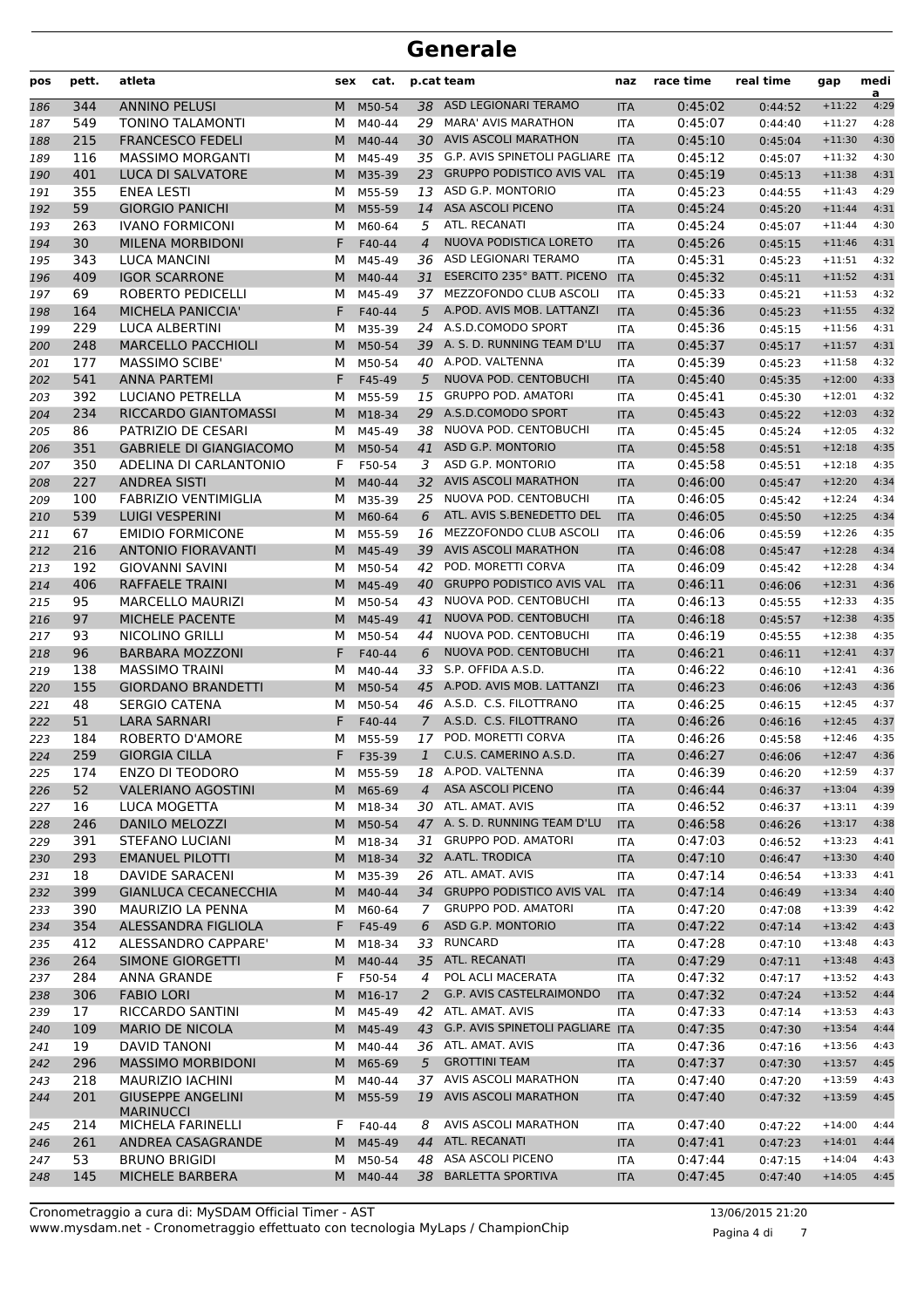| pos        | pett.      | atleta                                         | sex    | cat.               |          | p.cat team                                               | naz                      | race time          | real time          | gap                  | medi<br>a    |
|------------|------------|------------------------------------------------|--------|--------------------|----------|----------------------------------------------------------|--------------------------|--------------------|--------------------|----------------------|--------------|
| 249        | 144        | <b>SAVERIO SPAMPANATO</b>                      | M      | M18-34             | 34       | <b>MARA' AVIS MARATHON</b>                               | <b>ITA</b>               | 0:47:46            | 0:47:21            | $+14:06$             | 4:44         |
| 250        | 331        | PINO GABRIELE DE LUCA                          | м      | M45-49             |          | 45 A.S.D. RUNNERS TORDINO                                | <b>ITA</b>               | 0:47:49            | 0:47:19            | $+14:09$             | 4:43         |
| 251        | 393        | <b>MARGHERITA ROMUALDI</b>                     | F      | F40-44             | 9        | <b>GRUPPO POD. AMATORI</b>                               | <b>ITA</b>               | 0:47:50            | 0:47:41            | $+14:10$             | 4:46         |
| 252        | 319        | LUCA SCIAMANNA                                 | м      | M45-49             | 46       | ATLETICA AVIS SARNANO                                    | <b>ITA</b>               | 0:47:53            | 0:47:43            | $+14:12$             | 4:46         |
| 253        | 278        | <b>MARCO SACCUTELLI</b>                        | M      | M50-54             | 49       | <b>ATLETICA CIVITANOVA</b>                               | <b>ITA</b>               | 0:47:59            | 0:47:34            | $+14:18$             | 4:45         |
| 254        | 562        | <b>EZIO MUCCI</b>                              | м      | M50-54             |          | 50 ASD RICCI SPORT L'UOMO                                | <b>ITA</b>               | 0:48:00            | 0:47:39            | $+14:19$             | 4:45         |
| 255        | 434        | <b>LUIGI COCCI</b>                             | M      | M40-44             |          | 39 A.S.D. F.C. PORTO 85                                  | <b>ITA</b>               | 0:48:01            | 0:47:53            | $+14:21$             | 4:47         |
| 256        | 91         | <b>ANDREA GAMBINI</b>                          | м      | M18-34             |          | 35 NUOVA POD. CENTOBUCHI                                 | <b>ITA</b>               | 0:48:02            | 0:47:30            | $+14:22$             | 4:44         |
| 257        | 220<br>253 | <b>BARBARA LUPI</b><br><b>STEFANO CAPPONI</b>  | F      | F18-34             | 2<br>8   | <b>AVIS ASCOLI MARATHON</b><br>A.S.D. PICCHIO RUNNING    | <b>ITA</b>               | 0:48:03<br>0:48:07 | 0:47:47            | $+14:22$<br>$+14:27$ | 4:46<br>4:46 |
| 258<br>259 | 221        | <b>CATALDO MANIGRASSO</b>                      | М<br>M | M60-64<br>M60-64   | 9        | <b>AVIS ASCOLI MARATHON</b>                              | <b>ITA</b><br><b>ITA</b> | 0:48:08            | 0:47:50<br>0:48:02 | $+14:28$             | 4:48         |
| 260        | 241        | <b>GABRIELE CAMPANELLI</b>                     | м      | M35-39             | 27       | A. S. D. RUNNING TEAM D'LU                               | <b>ITA</b>               | 0:48:11            | 0:47:52            | $+14:31$             | 4:47         |
| 261        | 210        | MASSIMO DEL BUONO                              | M      | M40-44             | 40       | <b>AVIS ASCOLI MARATHON</b>                              | <b>ITA</b>               | 0:48:12            | 0:47:49            | $+14:32$             | 4:46         |
| 262        | 169        | <b>CINZIA SPATARO</b>                          | F      | F50-54             |          | 5 A.POD. AVIS MOB. LATTANZI                              | <b>ITA</b>               | 0:48:14            | 0:48:03            | $+14:34$             | 4:48         |
| 263        | 430        | <b>STEFANO ALESI</b>                           | M      | M45-49             | 47       | <b>UISP PROVINCIALE DI</b>                               | <b>ITA</b>               | 0:48:16            | 0:47:54            | $+14:36$             | 4:47         |
| 264        | 338        | <b>FRANCA COSTANTINI</b>                       | F      | $F65+$             | 1        | ASD LEGIONARI TERAMO                                     | <b>ITA</b>               | 0:48:21            | 0:48:13            | $+14:41$             | 4:49         |
| 265        | 172        | <b>ELIANO VESPRINI</b>                         | M      | M45-49             | 48       | A.POD. AVIS MOB. LATTANZI                                | <b>ITA</b>               | 0:48:23            | 0:48:10            | $+14:43$             | 4:48         |
| 266        | 176        | <b>ORESTE MARCANTONI</b>                       | м      | M60-64             |          | 10 A.POD. VALTENNA                                       | <b>ITA</b>               | 0:48:25            | 0:48:09            | $+14:45$             | 4:48         |
| 267        | 307        | <b>GIORGIO LORI</b>                            | M      | M50-54             | 51       | G.P. AVIS CASTELRAIMONDO                                 | <b>ITA</b>               | 0:48:28            | 0:48:19            | $+14:48$             | 4:49         |
| 268        | 112        | <b>KEVIN GALIE'</b>                            | м      | M55-59             |          | 20 G.P. AVIS SPINETOLI PAGLIARE ITA                      |                          | 0:48:31            | 0:48:14            | $+14:51$             | 4:49         |
| 269        | 84         | <b>GIANCARLO CAPELLACCI</b>                    | M      | M50-54             | 52       | NUOVA POD. CENTOBUCHI                                    | <b>ITA</b>               | 0:48:37            | 0:48:18            | $+14:57$             | 4:49         |
| 270        | 548        | <b>UMBERTO ROSSI</b>                           | м      | M60-64             | 11       | <b>MARA' AVIS MARATHON</b>                               | <b>ITA</b>               | 0:48:40            | 0:48:11            | $+14:59$             | 4:49         |
| 271        | 428        | <b>CORRADO SANTARELLI</b>                      | M      | M55-59             | 21       | <b>ASD PODISTICA</b>                                     | <b>ITA</b>               | 0:48:44            | 0:48:31            | $+15:04$             | 4:51         |
| 272        | 157        | ANGELO CAPORALETTI                             | м      | M55-59             | 22.      | A.POD. AVIS MOB. LATTANZI                                | <b>ITA</b>               | 0:48:48            | 0:48:34            | $+15:08$             | 4:51         |
| 273        | 168        | <b>FABIO SMERILLI</b>                          | M      | M55-59             |          | 23 A.POD. AVIS MOB. LATTANZI                             | <b>ITA</b>               | 0:48:55            | 0:48:41            | $+15:15$             | 4:52         |
| 274        | 287        | <b>VALENTINA IOBETTI</b>                       | F      | F45-49             | 7        | ATL. POTENZA PICENA                                      | <b>ITA</b>               | 0:49:07            | 0:48:41            | $+15:27$             | 4:52         |
| 275        | 305        | PATRIZIA GRELLONI                              | F      | F35-39             | 2        | <b>G.P. AVIS CASTELRAIMONDO</b>                          | <b>ITA</b>               | 0:49:12            | 0:49:03            | $+15:32$             | 4:54         |
| 276        | 280        | <b>ELPIDIO CAPPELLETTI</b>                     | м      | M70-74             | 1        | POL ACLI MACERATA                                        | <b>ITA</b>               | 0:49:14            | 0:48:59            | $+15:34$             | 4:53         |
| 277        | 60         | PAOLO ZAPPASODI                                | M      | M45-49             | 49       | <b>ASA ASCOLI PICENO</b>                                 | <b>ITA</b>               | 0:49:15            | 0:48:56            | $+15:35$             | 4:53         |
| 278        | 183        | ROMOLO D'ALFONSO                               | м      | M40-44             | 41<br>53 | POD. MORETTI CORVA<br>POD. MORETTI CORVA                 | <b>ITA</b>               | 0:49:22            | 0:49:08            | $+15:42$             | 4:54<br>4:53 |
| 279<br>280 | 188<br>362 | <b>ALFONSO RAMINI</b><br><b>MARCO APRILE</b>   | M<br>м | M50-54<br>M40-44   |          | 42 ASD RICCI SPORT L'UOMO                                | <b>ITA</b><br><b>ITA</b> | 0:49:28<br>0:49:31 | 0:49:00<br>0:49:15 | $+15:48$<br>$+15:50$ | 4:55         |
| 281        | 420        | PIERO GASPARRONI                               | M      | M50-54             |          | 54 VALORE SALUTE, FORTI E                                | <b>ITA</b>               | 0:49:31            | 0:49:16            | $+15:51$             | 4:55         |
| 282        | 68         | <b>LORENZO GALANTI</b>                         | м      | M18-34             | 36       | MEZZOFONDO CLUB ASCOLI                                   | <b>ITA</b>               | 0:49:39            | 0:49:29            | $+15:58$             | 4:56         |
| 283        | 11         | <b>LUCIANO BANCHETTI</b>                       | M      | M60-64             | 12       | ATL. AMAT. AVIS                                          | <b>ITA</b>               | 0:49:43            | 0:49:39            | $+16:02$             | 4:57         |
| 284        | 43         | <b>BRUNO MACERATESI</b>                        | м      | M70-74             | 2        | ATL.AMAT.OSIMO                                           | <b>ITA</b>               | 0:49:47            | 0:49:44            | $+16:06$             | 4:58         |
| 285        | 262        | <b>ADRIANO FORMICONI</b>                       | M      | M50-54             | 55       | ATL. RECANATI                                            | <b>ITA</b>               | 0:49:51            | 0:49:42            | $+16:11$             | 4:58         |
| 286        | 81         | <b>GIAMPIERO SPINOZZI</b>                      | м      | M45-49             | 50       | ATL. AVIS S.BENEDETTO DEL                                | <b>ITA</b>               | 0:49:52            | 0:49:30            | $+16:11$             | 4:56         |
| 287        | 326        | <b>ENRICO ORSILI</b>                           | M      | M55-59             | 24       | NUOVA ATLETICA                                           | <b>ITA</b>               | 0:50:01            | 0:49:38            | $+16:20$             | 4:57         |
| 288        | 171        | TIZIANA VECCHIONI                              | F.     | F40-44             |          | 10 A.POD. AVIS MOB. LATTANZI                             | ITA                      | 0:50:02            | 0:49:50            | $+16:22$             | 4:58         |
| 289        | 180        | LUCA BALDO                                     | M      | M35-39             | 28       | POD. MORETTI CORVA                                       | <b>ITA</b>               | 0:50:07            | 0:49:55            | $+16:27$             | 4:59         |
| 290        | 178        | <b>MARINO SGARIGLIA</b>                        | м      | $M75+$             | 1        | A.POD. VALTENNA                                          | ITA                      | 0:50:08            | 0:49:59            | $+16:27$             | 4:59         |
| 291        | 230        | <b>GIUSEPPE BISONNI</b>                        | M      | M60-64             | 13       | A.S.D.COMODO SPORT                                       | <b>ITA</b>               | 0:50:09            | 0:49:47            | $+16:28$             | 4:58         |
| 292        | 25         | <b>ALICE FALASCA</b>                           | F      | F35-39             | 3        | NUOVA PODISTICA LORETO                                   | ITA                      | 0:50:12            | 0:49:55            | $+16:32$             | 4:59         |
| 293        | 540        | <b>FEDERICO MARICOTTI</b>                      | M      | M50-54             | 56       | NUOVA POD. CENTOBUCHI                                    | <b>ITA</b>               | 0:50:13            | 0:49:50            | $+16:33$             | 4:58         |
| 294        | 559        | <b>ENRICO PELLEGRINO</b>                       | M      | M50-54             |          | 57 A.S.D. PICCHIO RUNNING                                | ITA                      | 0:50:13            | 0:49:43            | $+16:33$             | 4:58         |
| 295        | 82         | PAOLA TRAVAGLINI                               | F.     | F18-34             | 3        | ATL. AVIS S.BENEDETTO DEL                                | <b>ITA</b>               | 0:50:18            | 0:50:16            | $+16:37$             | 5:01         |
| 296        | 348        | <b>CORRADO SAMO</b>                            | M      | M50-54             |          | 58 A.S.D. MARATHON ATHLETIC<br>25 A.S.D. RUNNERS TORDINO | <b>ITA</b>               | 0:50:25            | 0:49:54            | $+16:44$             | 4:59         |
| 297        | 336        | PIETRO ENZO D'IPPOLITO<br><b>MARCO DAMIANI</b> |        | M M55-59           |          | 29 G.P. AVIS SPINETOLI PAGLIARE ITA                      | <b>ITA</b>               | 0:50:27            | 0:49:57            | $+16:47$             | 4:59<br>5:01 |
| 298        | 108<br>132 | <b>TONINO GRILLI</b>                           | м      | M35-39<br>M M60-64 |          | 14 S.P. OFFIDA A.S.D.                                    |                          | 0:50:29<br>0:50:31 | 0:50:11<br>0:50:07 | $+16:49$<br>$+16:51$ | 5:00         |
| 299<br>300 | 329        | ANSELMO BARBIERI                               | м      | M55-59             |          | 26 A.S.D. RUNNERS TORDINO                                | <b>ITA</b><br>ITA        | 0:50:33            | 0:50:04            | $+16:53$             | 5:00         |
| 301        | 360        | <b>GIOVANNI GALASSI</b>                        |        | M M50-54           |          | 59 A.P.D. ECOLOGICA 'G'                                  | <b>ITA</b>               | 0:50:34            | 0:50:24            | $+16:53$             | 5:02         |
| 302        | 135        | SILVIA SIMONETTI                               | F      | F18-34             | 4        | S.P. OFFIDA A.S.D.                                       | ITA                      | 0:50:35            | 0:50:19            | $+16:54$             | 5:01         |
| 303        | 422        | <b>MARCO NEPA</b>                              | M      | M40-44             |          | 43 RUNCARD                                               | <b>ITA</b>               | 0:50:36            | 0:50:07            | $+16:55$             | 5:00         |
| 304        | 285        | <b>GENNARO CAPECE</b>                          | м      | M70-74             | 3        | ATL. POTENZA PICENA                                      | ITA                      | 0:50:42            | 0:50:31            | $+17:02$             | 5:03         |
| 305        | 240        | <b>ALESSANDRO BRUNI</b>                        |        | M M40-44           |          | 44 A. S. D. RUNNING TEAM D'LU                            | <b>ITA</b>               | 0:50:44            | 0:50:12            | $+17:04$             | 5:01         |
| 306        | 128        | <b>MARCO CICCONI</b>                           | М      | M35-39             |          | 30 S.P. OFFIDA A.S.D.                                    | ITA                      | 0:50:47            | 0:50:30            | $+17:07$             | 5:02         |
| 307        | 228        | <b>FRANCESCA TRAINI</b>                        | F.     | F50-54             | 6        | <b>AVIS ASCOLI MARATHON</b>                              | <b>ITA</b>               | 0:50:47            | 0:50:31            | $+17:07$             | 5:03         |
| 308        | 110        | <b>RENZO MARIA DE SANTIS</b>                   | M      | M60-64             |          | 15 G.P. AVIS SPINETOLI PAGLIARE ITA                      |                          | 0:50:48            | 0:50:34            | $+17:08$             | 5:03         |
| 309        | 103        | <b>ANTONIO AMABILI</b>                         | M      | M50-54             |          | 60 G.P. AVIS SPINETOLI PAGLIARE ITA                      |                          | 0:50:49            | 0:50:23            | $+17:09$             | 5:02         |
| 310        | 165        | LORENZO ROMANELLA                              |        | M M55-59           |          | 27 A.POD. AVIS MOB. LATTANZI                             | <b>ITA</b>               | 0:50:49            | 0:50:36            | $+17:09$             | 5:03         |
| 311        | 195        | <b>ENRICO ORIENTI</b>                          | M      | M55-59             |          | 28 G.S. FALERIA P.S.ELPIDIO                              | <b>ITA</b>               | 0:50:54            | 0:50:44            | $+17:14$             | 5:04         |
| 312        | 54         | <b>EZIO BRUNI</b>                              |        | M M45-49           |          | 51 ASA ASCOLI PICENO                                     | ITA                      | 0:50:58            | 0:50:31            | $+17:18$             | 5:03         |

Pagina 5 di 7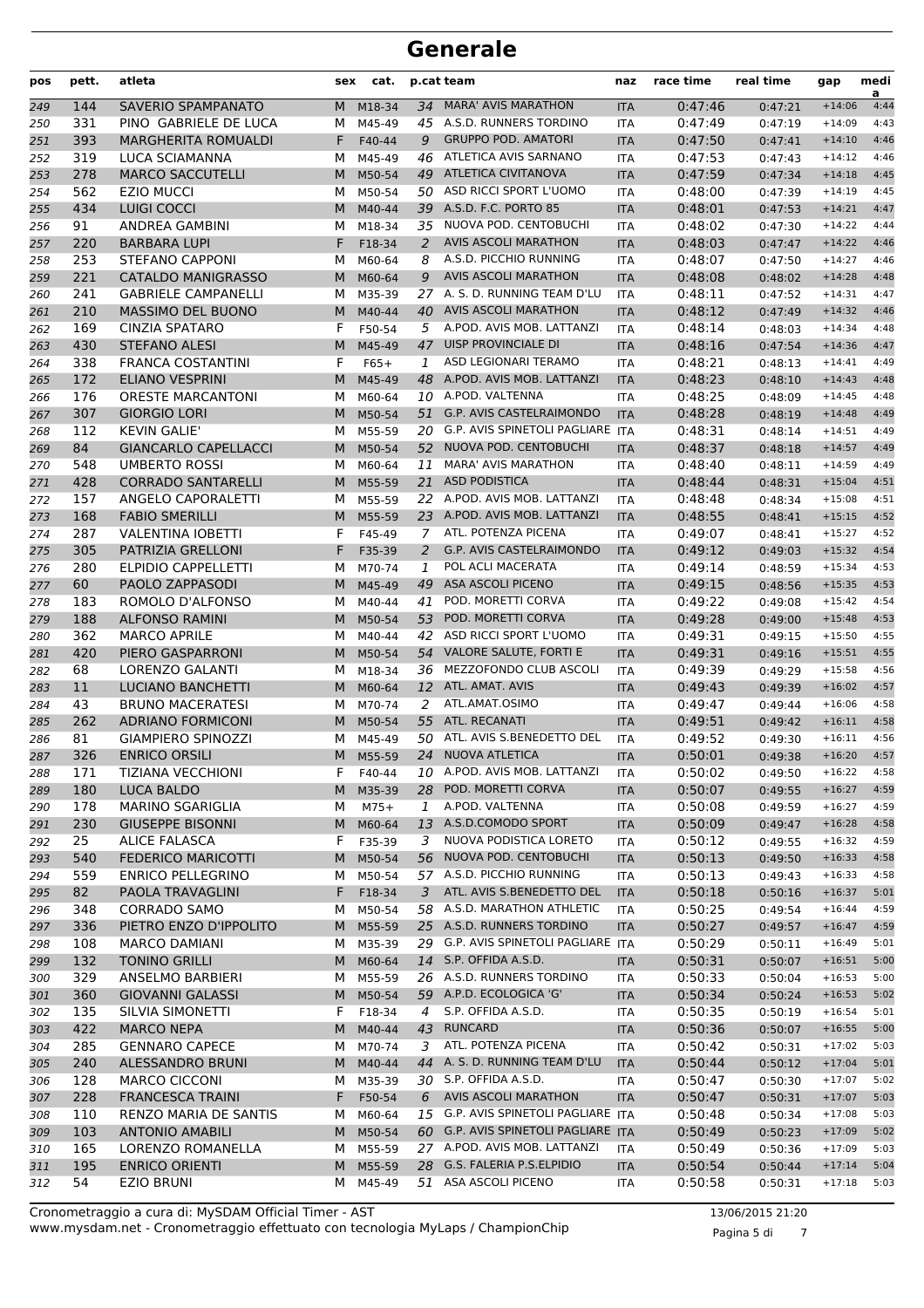| pos | pett. | atleta                            | sex | cat.     |                | p.cat team                          | naz        | race time | real time | gap      | medi<br>a |
|-----|-------|-----------------------------------|-----|----------|----------------|-------------------------------------|------------|-----------|-----------|----------|-----------|
| 313 | 316   | <b>GABRIELLA ERCOLI</b>           | F   | F50-54   | $\overline{7}$ | ATLETICA AVIS SARNANO               | <b>ITA</b> | 0:50:59   | 0:50:51   | $+17:19$ | 5:05      |
| 314 | 245   | ETTORE GAMMIERI                   | м   | M45-49   |                | 52 A. S. D. RUNNING TEAM D'LU       | <b>ITA</b> | 0:51:00   | 0:50:29   | $+17:20$ | 5:02      |
| 315 | 244   | ANGELA GAETANI                    | F   | F45-49   | 8              | A. S. D. RUNNING TEAM D'LU          | <b>ITA</b> | 0:51:01   | 0:50:31   | $+17:21$ | 5:03      |
| 316 | 27    | <b>SIMONA MARCONI</b>             | F   | F18-34   | 5              | NUOVA PODISTICA LORETO              | <b>ITA</b> | 0:51:12   | 0:50:55   | $+17:31$ | 5:05      |
| 317 | 46    | ELISA BELLAGAMBA                  | F   | F18-34   | 6              | ATL. JESI                           | <b>ITA</b> | 0:51:12   | 0:50:54   | $+17:32$ | 5:05      |
| 318 | 101   | SARA ALESSANDRINI                 | F   | F40-44   | 11             | G.P. AVIS SPINETOLI PAGLIARE ITA    |            | 0:51:14   | 0:50:58   | $+17:33$ | 5:05      |
| 319 | 276   | <b>GIORDANO PANICHELLI</b>        | M   | M60-64   | 16             | <b>ATLETICA CIVITANOVA</b>          | <b>ITA</b> | 0:51:17   | 0:50:54   | $+17:36$ | 5:05      |
| 320 | 34    | ANNA TARTARI                      | F   | F45-49   | 9              | NUOVA PODISTICA LORETO              | <b>ITA</b> | 0:51:18   | 0:51:05   | $+17:38$ | 5:06      |
| 321 | 190   | <b>DOMENICO RICCHIUTI</b>         | M   | M55-59   | 29             | POD. MORETTI CORVA                  | <b>ITA</b> | 0:51:28   | 0:51:00   | $+17:48$ | 5:05      |
| 322 | 286   | ANGELO ERCOLI                     | м   | M70-74   | 4              | ATL. POTENZA PICENA                 | <b>ITA</b> | 0:51:37   | 0:51:27   | $+17:56$ | 5:08      |
| 323 | 236   | <b>ADAMO RASICCI</b>              | M   | M60-64   | 17             | A.S.D.COMODO SPORT                  | <b>ITA</b> | 0:51:37   | 0:51:07   | $+17:57$ | 5:06      |
| 324 | 269   | <b>SERGIO BAMBOZZI</b>            | м   | M60-64   |                | 18 ATLETICA CIVITANOVA              | <b>ITA</b> | 0:51:39   | 0:51:23   | $+17:59$ | 5:08      |
| 325 | 411   | <b>FRANCESCO BONCI</b>            | M   | M18-34   | 37             | 4IRUN                               | <b>ITA</b> | 0:51:40   | 0:51:23   | $+18:00$ | 5:08      |
| 326 | 302   | RACHELA CENSI                     | F   | F40-44   |                | 12 G.P. AVIS CASTELRAIMONDO         | <b>ITA</b> | 0:51:46   | 0:51:37   | $+18:06$ | 5:09      |
| 327 | 301   | <b>CRISTIANO CARNEVALI</b>        | M   | M45-49   | 53             | <b>G.P. AVIS CASTELRAIMONDO</b>     | <b>ITA</b> | 0:51:47   | 0:51:22   | $+18:07$ | 5:08      |
| 328 | 352   | VINCENZO DI SOTTO                 | м   | M65-69   | 6              | ASD G.P. MONTORIO                   | <b>ITA</b> | 0:51:54   | 0:51:47   | $+18:14$ | 5:10      |
| 329 | 29    | ANGELA ANNA<br><b>MASTRANDREA</b> | F   | F50-54   | 8              | <b>NUOVA PODISTICA LORETO</b>       | <b>ITA</b> | 0:51:57   | 0:51:39   | $+18:16$ | 5:09      |
| 330 | 94    | <b>ANGELO ISOPI</b>               | м   | M60-64   | 19             | NUOVA POD. CENTOBUCHI               | <b>ITA</b> | 0:52:07   | 0:51:47   | $+18:26$ | 5:10      |
| 331 | 219   | ANDREA IMPERATORI                 | M   | M35-39   | 31             | <b>AVIS ASCOLI MARATHON</b>         | <b>ITA</b> | 0:52:15   | 0:52:04   | $+18:34$ | 5:12      |
| 332 | 402   | KATIA DI UBALDO                   | F   | F40-44   | 13             | <b>GRUPPO PODISTICO AVIS VAL</b>    | <b>ITA</b> | 0:52:21   | 0:51:56   | $+18:41$ | 5:11      |
| 333 | 555   | <b>MARIA ANTONIETTA CESARI</b>    | F   | F45-49   |                | 10 A.S.D. PICCHIO RUNNING           | <b>ITA</b> | 0:52:22   | 0:52:10   | $+18:42$ | 5:12      |
| 334 | 551   | <b>MARIO MANCINI</b>              | м   | M65-69   | $\overline{7}$ | AVIS ASCOLI MARATHON                | <b>ITA</b> | 0:52:30   | 0:52:18   | $+18:50$ | 5:13      |
| 335 | 167   | ANNUNZIATA SERAFINI               | F   | $F65+$   | $\overline{2}$ | A.POD. AVIS MOB. LATTANZI           | <b>ITA</b> | 0:52:32   | 0:52:16   | $+18:51$ | 5:13      |
| 336 | 41    | CHIARA D'ALONZO                   | F   | F60-64   | 1              | ATL.AMAT.OSIMO                      | <b>ITA</b> | 0:52:46   | 0:52:29   | $+19:06$ | 5:14      |
| 337 | 33    | <b>BEATRICE SCRILATTI</b>         | F   | F18-34   | $\overline{7}$ | NUOVA PODISTICA LORETO              | <b>ITA</b> | 0:52:58   | 0:52:44   | $+19:18$ | 5:16      |
| 338 | 113   | <b>MARIA FRANCESCA</b><br>LAGANA' | F   | F40-44   | 14             | G.P. AVIS SPINETOLI PAGLIARE ITA    |            | 0:52:58   | 0:52:44   | $+19:18$ | 5:16      |
| 339 | 26    | <b>GIANPAOLO GROTTINI</b>         | M   | M50-54   | 61             | NUOVA PODISTICA LORETO              | <b>ITA</b> | 0:53:00   | 0:52:40   | $+19:19$ | 5:15      |
| 340 | 212   | FRANCESCO DI DALMAZIO             | м   | M50-54   |                | 62 AVIS ASCOLI MARATHON             | <b>ITA</b> | 0:53:14   | 0:52:45   | $+19:34$ | 5:16      |
| 341 | 239   | <b>VIRGILIO PAOLUZZI</b>          | M   | M60-64   |                | 20 A.S.D. SPORT & VITA              | <b>ITA</b> | 0:53:18   | 0:52:49   | $+19:38$ | 5:16      |
| 342 | 238   | ANGELO GENIO                      | м   | M55-59   |                | 30 A.S.D. SPORT & VITA              | <b>ITA</b> | 0:53:18   | 0:52:48   | $+19:38$ | 5:16      |
| 343 | 44    | ROBERTA STAFFOLANI                | F   | F45-49   | 11             | ATL.AMAT.OSIMO                      | <b>ITA</b> | 0:53:32   | 0:53:21   | $+19:52$ | 5:20      |
| 344 | 217   | <b>BERARDINO GASPARI</b>          | м   | $M75+$   | 2              | AVIS ASCOLI MARATHON                | <b>ITA</b> | 0:53:36   | 0:53:24   | $+19:56$ | 5:20      |
| 345 | 424   | <b>VELIKA PAPIRI</b>              | F   | F35-39   | $\overline{4}$ | <b>RUNCARD</b>                      | <b>ITA</b> | 0:53:44   | 0:53:28   | $+20:04$ | 5:20      |
| 346 | 156   | <b>CARLO CALAMITA</b>             | м   | M45-49   |                | 54 A.POD. AVIS MOB. LATTANZI        | ITA        | 0:53:45   | 0:53:31   | $+20:05$ | 5:21      |
| 347 | 297   | <b>CHIARA ROMAGNOLI</b>           | F   | F18-34   | 8              | <b>GROTTINI TEAM</b>                | <b>ITA</b> | 0:54:02   | 0:53:56   | $+20:22$ | 5:23      |
| 348 | 432   | MARIA VITTORIA FABIANI            | F   | F45-49   | 12             | ATL. POTENZA PICENA                 | <b>ITA</b> | 0:54:04   | 0:53:37   | $+20:24$ | 5:21      |
| 349 | 158   | <b>LUIGINO DEL GATTO</b>          | M   | M55-59   |                | 31 A.POD. AVIS MOB. LATTANZI        | <b>ITA</b> | 0:54:08   | 0:53:54   | $+20:28$ | 5:23      |
| 350 | 291   | <b>GIUSEPPE GIRETTI</b>           | м   | M55-59   |                | 32 A.ATL. TRODICA                   | <b>ITA</b> | 0:54:12   | 0:53:45   | $+20:32$ | 5:22      |
| 351 | 24    | SIMONETTA CAMERUCCIO              | F.  | F40-44   | 15             | NUOVA PODISTICA LORETO              | <b>ITA</b> | 0:54:14   | 0:53:57   | $+20:34$ | 5:23      |
| 352 | 153   | <b>FABRIZIO ANDRENACCI</b>        | м   | M55-59   |                | 33 A.POD. AVIS MOB. LATTANZI        | <b>ITA</b> | 0:54:14   | 0:53:51   | $+20:34$ | 5:23      |
| 353 | 371   | <b>ANTONIO MAROTTA</b>            | M   | M60-64   |                | 21 ASD RICCI SPORT L'UOMO           | <b>ITA</b> | 0:54:21   | 0:54:03   | $+20:41$ | 5:24      |
| 354 | 83    | <b>MARIO CALVARESI</b>            | м   | M60-64   | 22             | NUOVA POD. CENTOBUCHI               | ITA        | 0:54:23   | 0:54:02   | $+20:43$ | 5:24      |
| 355 | 139   | <b>FORTUNATO VALLORANI</b>        |     | M M60-64 |                | 23 S.P. OFFIDA A.S.D.               | <b>ITA</b> | 0:54:28   | 0:54:21   | $+20:48$ | 5:26      |
| 356 | 166   | MARCELLO SCARAFIOCCA              | M   | M55-59   |                | 34 A.POD. AVIS MOB. LATTANZI        | <b>ITA</b> | 0:54:31   | 0:54:06   | $+20:51$ | 5:24      |
| 357 | 42    | <b>MARIO LUIGI LABIANCA</b>       | M   | M50-54   |                | 63 ATL.AMAT.OSIMO                   | <b>ITA</b> | 0:54:40   | 0:54:24   | $+20:59$ | 5:26      |
| 358 | 203   | <b>GIANFRANCO BUONAMICI</b>       | м   | M45-49   |                | 55 AVIS ASCOLI MARATHON             | <b>ITA</b> | 0:54:44   | 0:54:33   | $+21:04$ | 5:27      |
| 359 | 288   | <b>MAURIZIO MATALONI</b>          | M   | M55-59   |                | 35 ATL. POTENZA PICENA              | <b>ITA</b> | 0:54:50   | 0:54:40   | $+21:10$ | 5:27      |
| 360 | 149   | <b>CATIA FANINI</b>               | F   | F45-49   |                | 13 A. ATL. PORTO S. ELPIDIO         | ITA        | 0:54:50   | 0:54:31   | $+21:10$ | 5:27      |
| 361 | 148   | <b>MARCELLO STREPPA</b>           | M   | M65-69   | 8              | ATL. ELPIDIENSE AVIS AIDO           | <b>ITA</b> | 0:54:51   | 0:54:31   | $+21:10$ | 5:27      |
| 362 | 426   | SARA SABBATINI                    | F   | F18-34   | 9              | A.S.D. METAL ROOF                   | ITA        | 0:54:55   | 0:54:38   | $+21:15$ | 5:27      |
| 363 | 275   | <b>CORRADO MOBILI</b>             | M   | M55-59   |                | 36 ATLETICA CIVITANOVA              | <b>ITA</b> | 0:54:59   | 0:54:50   | $+21:19$ | 5:28      |
| 364 | 290   | <b>CARLA COMPAGNONI</b>           | F   | F55-59   | 1              | A.ATL. TRODICA                      | ITA        | 0:55:04   | 0:54:50   | $+21:23$ | 5:28      |
| 365 | 299   | <b>FERNANDO CARAMELLI</b>         | M   | M70-74   | 5              | G.P. AVIS CASTELRAIMONDO            | <b>ITA</b> | 0:55:06   | 0:54:41   | $+21:26$ | 5:28      |
| 366 | 161   | <b>AVE LATINI</b>                 | F   | F50-54   | 9              | A.POD. AVIS MOB. LATTANZI           | ITA        | 0:55:12   | 0:55:00   | $+21:32$ | 5:29      |
| 367 | 242   | <b>MARINA DE BERARDINIS</b>       | F   | F50-54   |                | 10 A. S. D. RUNNING TEAM D'LU       | <b>ITA</b> | 0:55:13   | 0:54:41   | $+21:32$ | 5:28      |
| 368 | 247   | <b>GUIDO NOVELLI</b>              | м   | M40-44   |                | 45 A. S. D. RUNNING TEAM D'LU       | <b>ITA</b> | 0:55:13   | 0:54:41   | $+21:33$ | 5:28      |
| 369 | 102   | <b>JAVAD ALIBABAEI</b>            | M   | M50-54   |                | 64 G.P. AVIS SPINETOLI PAGLIARE ITA |            | 0:55:13   | 0:54:50   | $+21:33$ | 5:28      |
| 370 | 381   | TERESA DI CARLO                   | F   | $F65+$   | 3              | <b>GRUPPO POD. AMATORI</b>          | ITA        | 0:55:24   | 0:55:13   | $+21:44$ | 5:31      |
| 371 | 325   | LUANA GRANATELLI                  | F.  | F50-54   | 11             | NUOVA ATLETICA                      | <b>ITA</b> | 0:55:37   | 0:55:15   | $+21:56$ | 5:31      |
| 372 | 257   | <b>OBERDAN MORETTI</b>            | м   | M40-44   | 46             | <b>NORCIA RUN</b>                   | ITA        | 0:55:51   | 0:55:38   | $+22:11$ | 5:33      |
| 373 | 191   | <b>SIMONA SANDRONI</b>            | F.  | F45-49   | 14             | POD. MORETTI CORVA                  | <b>ITA</b> | 0:55:53   | 0:55:44   | $+22:13$ | 5:34      |
| 374 | 268   | FILOMENA ANGIOLILLO               | F   | F50-54   |                | 12 ATLETICA CIVITANOVA              | ITA        | 0:55:58   | 0:55:46   | $+22:18$ | 5:34      |
| 375 | 271   | ROBERTA BRUGNOLI                  | F.  | F40-44   |                | 16 ATLETICA CIVITANOVA              | <b>ITA</b> | 0:55:58   | 0:55:47   | $+22:18$ | 5:34      |
|     |       |                                   |     |          |                |                                     |            |           |           |          |           |

Pagina 6 di 7